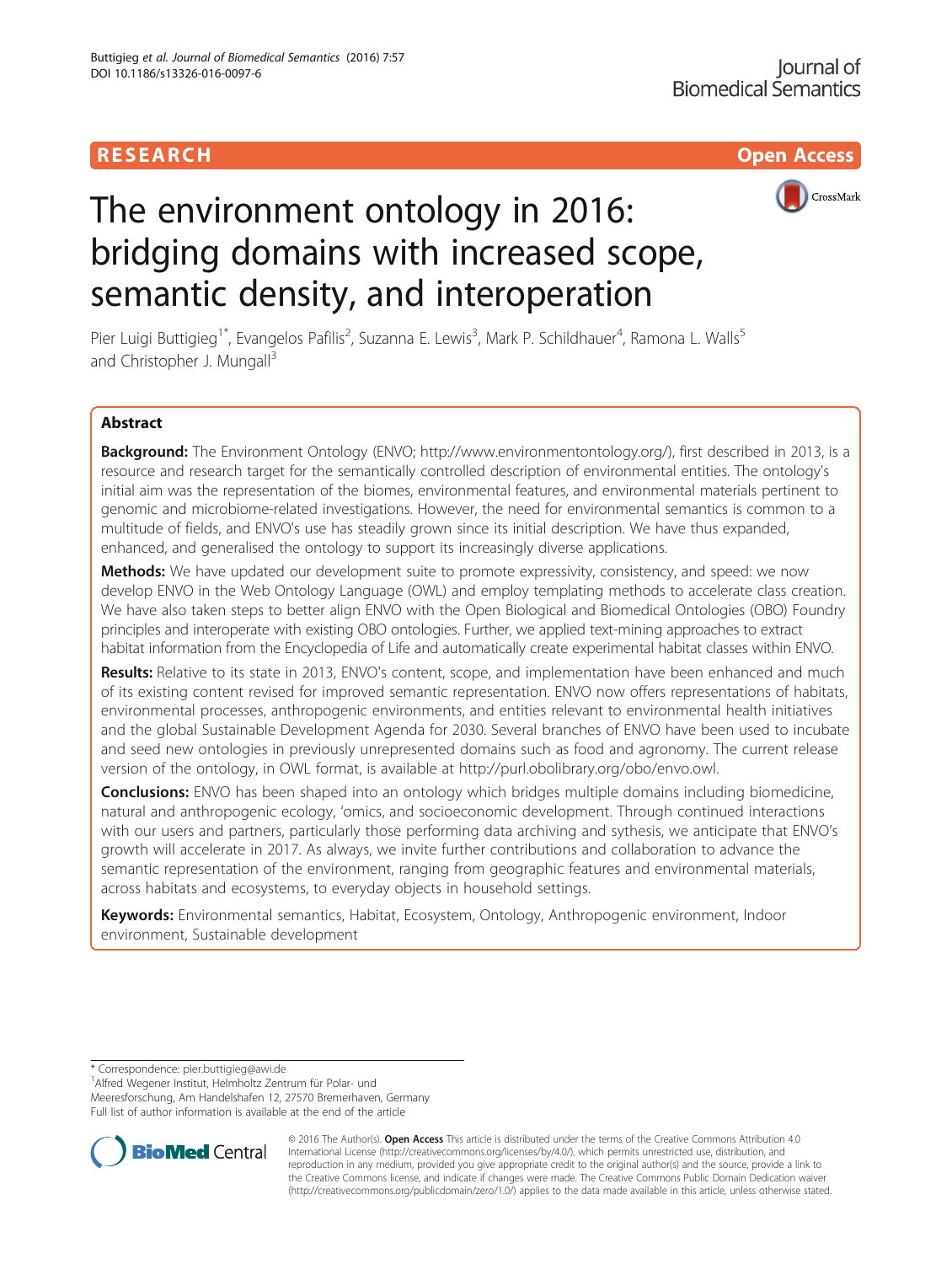## Background

An environment includes the natural or anthropogenic systems which can surround a living or non-living entity. This broad definition encompasses an enormous diversity of entities and scales, thus presenting numerous challenges for constructing ontologies and standards. Previously, we described the Environment Ontology (ENVO; [[1](#page-9-0)]), a community-driven project which represents environmental entities including biomes, environmental features, and environmental materials. At that time, our focus was primarily on representing the environments associated with metagenomic samples: our goal was to provide a vocabulary with which to characterise sequenced environmental samples, together with an ontological structure to facilitate search, advanced querying, and inference in support of the aims of the Genomics Standards Consortium (GSC; [\[2](#page-9-0)]). This previous version of the ontology contained a variety of classes for describing a sample along three primary axes: the biome or ecosystem within which an entity of interest (usually an organism or community) is embedded; the environmental features that are in the vicinity of and have a strong causal influence on the entity; and the environmental material that is the substance surrounding or partially surrounding the entity. Although the use case is primarily microbial, the approach can encompass larger organisms – for example, a killer whale in a neritic epipelagic zone biome, present in an ecosystem defined by a marine subtidal rocky reef, and surrounded by coastal water. We also described the dynamic nature of the ontology, and the process for community extension of the ontology.

#### New challenges

In the time since our initial publication, we have oriented ENVO's development to a suite of emerging challenges extending our original and core case of describing samples of environmental and biomedical importance (e.g. [[3](#page-9-0)–[5](#page-9-0)]). On the one hand, sequencing projects are targeting ever more diverse environments such as city transit systems [[6\]](#page-9-0) and also phenomena such as soil compaction in forest ecosystems [[7\]](#page-9-0). This has driven new requests from adopters such as MG-RAST [[8\]](#page-9-0) and the iMicrobe project [\(http://imicrobe.us/\)](http://imicrobe.us/) which has annotated some 2813 environmental metagenomic samples with ENVO terms (see<http://data.imicrobe.us/> and [[9](#page-10-0)]). On the other hand, we have encountered a number of entirely new use cases in areas such as ecology and biodiversity science. Both of these fronts have, at times, required the expansion of existing branches in the ontology and, at others, required the creation of either entirely new branches, or the refactoring of existing branches. This increase in scope also presented challenges and opportunities in terms of how the ontology should be interwoven with other ontologies in the OBO Foundry and Library ([http://obofoundry.org/\)](http://obofoundry.org/) [\[10](#page-10-0)].

In this update, we describe how we have extended and in some cases broken apart ENVO to meet the above challenges. We also describe how these efforts have connected ENVO to a broader movement to further extend OBO-aligned semantics into the realm of ecology and biodiversity science [\[11](#page-10-0)–[13](#page-10-0)], centred on co-development with ecologically themed ontologies such as the Population and Community Ontology (PCO) and Bio-collections Ontology (BCO) [[14\]](#page-10-0). These efforts have been catalysed by several workshops and meetings e.g. [[4\]](#page-9-0) which have greatly supported ENVO in contending with entities such as habitats, environmental processes, and environmental dispositions while orienting its content to address issues of global importance.

#### Expanding usage and coordination

Along with its scope, the use of ENVO is also growing and supporting data annotation, searching of datasets, and the mobilisation of sample data. For example, the journal Scientific Data (Nature Publishing Group; ISSN 2052−4463) now uses ENVO classes to annotate its Data Descriptor articles [[15\]](#page-10-0), allowing articles to be browsed with faceted interfaces [\(http://scientificdata.isa-explorer.org](http://scientificdata.isa-explorer.org)), and PANGAEA, a data publisher for Earth and environmental science, is continuing to use the ontology to enrich its metadata and data archives (<http://www.pangaea.de>). Parallel efforts such as those convened by the Global Biodiversity Information Facility (GBIF) have moved to enhance the widely used Darwin Core (DwC; [http://](http://rs.tdwg.org/dwc/) [rs.tdwg.org/dwc/;](http://rs.tdwg.org/dwc/) [\[16](#page-10-0)]) glossary by using ENVO in habitat descriptions [[17](#page-10-0)]. Other users have begun to explore ENVO's potential in data analysis [[18](#page-10-0)] and in contributing to semantically aware biodiversity informatics (e.g. [\[19](#page-10-0), [20\]](#page-10-0)). Further, synthesis centres such as the National Centre for Ecological Analysis and Synthesis (NCEAS; Santa Barbara, USA; [http://nceas.ucsb.edu/\)](http://nceas.ucsb.edu/) and the Centre de synthèse et d'analyse sur la biodiversité (CESAB; Aix-en-Provence, France; [http://cesab.org/\)](http://cesab.org/) have engaged with us to explore further possibilities for usage and provide advice on coordination and community needs linked to projects such as the Data Observation Network for Earth (DataONE; [www.dataone.org](http://www.dataone.org)). Indeed, it is the diverse needs of these communities, as well as those of more recent partners (see [Results and Discussion](#page-2-0)), which have compelled ENVO to develop with generalisability and versatility in mind, as is appropriate for a domain or reference ontology. Representations of microscale environments co-exist and interoperate with those of planetary-scale systems and are being further harmonised as the ontology grows in scope.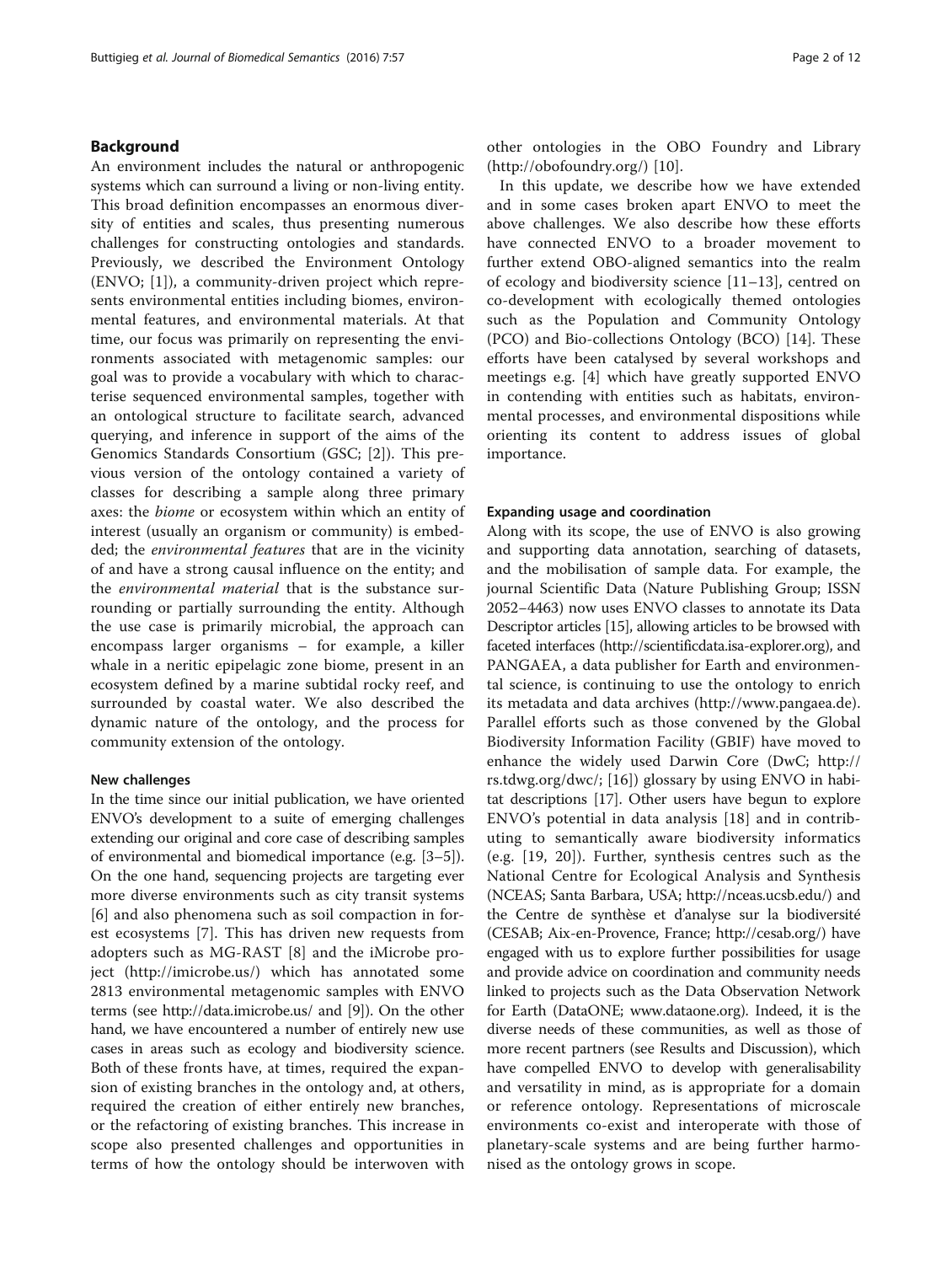#### <span id="page-2-0"></span>An overview of this update

Below, we describe the updates made to improve ENVO's ability to maintain coherence while meeting the needs of its diversifying user base and implementation partners. Our Methods section describes key technical updates while our Results focus on content-level changes. The first section of our results describes ENVO's increased expressivity, acquired through transitioning to a more powerful development language. The second section describes the addition of processes to ENVO's content, which has widened ENVO's range of application and enriched the relationships between its classes. Building on its updated expressivity, the third section describes how ENVO distinguishes between environments and habitats and how thousands of habitats linked to species descriptions have been represented using text-mining approaches. Departing from the natural setting, the fourth and fifth sections describes the increased efforts made in representing anthropogenic or anthropised environments and how these changes relate to the monitoring of policy objectives and global development. Finally, we comment on how ENVO intends to handle its rapidly growing scope while maintaining expert-guided representations. From a wider perspective, we believe these updates represent multi-stakeholder convergence on the goal of integrating data through environmental contextualisation across the biosphere.

## Technical note

As a technical note, the reader is advised that OBO Library ontologies are assigned unique acronyms or initialisations, such as BFO or ENVO, that serve as shorthand identifiers for that ontology. In the following text, ontology classes (or, synonymously, 'terms'), are written in italics and are taken from ENVO unless otherwise marked through the provision of an appropriate ontology prefix, as in 'PATO:laminar'. The unique shorthand fragment of each term's Permanent Uniform Resource Locator (PURL), e.g. 'ENVO\_00002297' for 'environmental feature', will be included on first mention of any class, in which case the redundant namespace prefix shall be omitted. Full PURLs are of the form: [http://purl.obolibrary.org/obo/](http://purl.obolibrary.org/obo/ENVO_00002297) [ENVO\\_00002297](http://purl.obolibrary.org/obo/ENVO_00002297), and are resolved to OWL as well as to human-readable web pages via OntoBee [[21\]](#page-10-0).

## Methods

The development of ENVO is now conducted using Protégé ([http://protege.stanford.edu\)](http://protege.stanford.edu), rather than OBO Edit [[22\]](#page-10-0), allowing more expressivity through the Web Ontology Language (OWL). For global interoperability, we preferentially use relations from the Relations Ontology (RO; [\[23\]](#page-10-0)) and the Basic Formal Ontology (BFO; [\[24\]](#page-10-0)) to connect these classes. Additional relations are present, but will be incorporated into RO pending an open discussion and vetting process. The ontology is still released in both OBO and OWL formats and a number of custom exports have been made upon request (e.g. flat, character delimited formats suitable for import into relational databases, tableoriented analysis software, or network visualisation and analysis solutions). We continue to maintain obsoleted terms and link them to their replacements (where available) in a machine readable way to support automated updating of user implementations.

As with most other OBO Library ontologies, ENVO's repository has been moved to its own GitHub "organization" (<https://github.com/EnvironmentOntology>). This change does not affect downstream users who consume the ontology using standard permanent URLs; however, it does provide a better mechanism for stakeholders to become involved with the development of the ontology through, for example, an improved issue tracker [\[25](#page-10-0)]. Further, it allows easier reference to previous versions of the ontology for backwards compatibility.

OWLTools [\(https://github.com/owlcollab/owltools\)](https://github.com/owlcollab/owltools) and ROBOT [\[26\]](#page-10-0) [\(https://github.com/ontodev/robot/](https://github.com/ontodev/robot/)) are currently being used for release management, and for the import of classes from other OBO Foundry and Library ontologies in alignment with the Minimum Information to Reference an External Ontology Term (MIREOT; [[27](#page-10-0)]) guidelines. These import procedures are primarily used to express environments that are dependent on entities defined outside of ENVO. For example, environments defined by anatomical entities and chemical entities are expressed using classes from ontologies such as the Uber Anatomy Ontology (UBERON; [\[28\]](#page-10-0)) and the Chemical Entities of Biological Interest Ontology (CHEBI; [[29](#page-10-0)]) to prevent duplicating existing, well-developed semantics relevant to terms such as 'xylene contaminated soil' [ENVO\_00002146] and 'axilla skin environment' [ENVO\_08000001].

We have created a TermGenie instance ([http://envo.](http://envo.termgenie.org/) [termgenie.org/\)](http://envo.termgenie.org/) [\[30](#page-10-0)] that allows for web-based addition of new terms that conform to a pre-defined template, or following a free-form pattern. We are also documenting our design patterns (ODPs) using the emerging 'dead simple owl design patterns' standard ([https://github.com/](https://github.com/dosumis/dead_simple_owl_design_patterns) [dosumis/dead\\_simple\\_owl\\_design\\_patterns](https://github.com/dosumis/dead_simple_owl_design_patterns)) and are using these patterns to generate small portions of the ontology. Further, we have begun to use the results of text-mining approaches, noted in [[1\]](#page-9-0), discussed below, and documented by Pafilis et al. [\[31](#page-10-0)], to automatically generate experimental classes which, upon curation, can be integrated into the core ontology.

## Results and discussion

ENVO now includes some 2159 classes primarily representing biomes, geographic features, and environmental materials, along with 18,791 axioms (logical statements)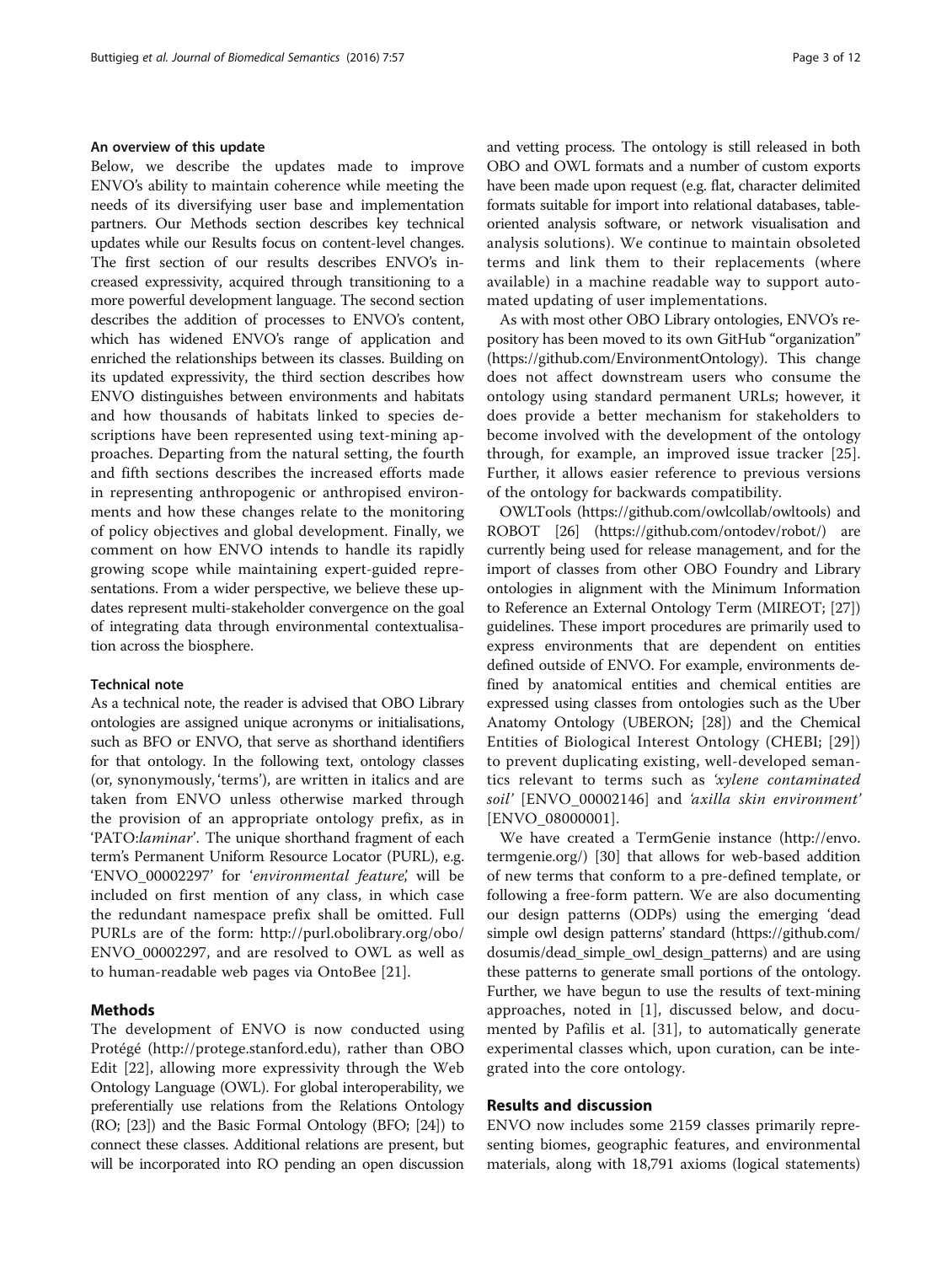defining, interconnecting, and interrelating them. This contrasts with 1644 classes and 14,542 axioms present when ENVO's original description was published. The growth of the ontology was primarily driven by the needs of the 'omics community using the Minimal Information about any (x) Sequence (MIxS; [\[32](#page-10-0)]) checklist and its extensions such as MIxS for the Built Environment (MIxS-BE; [[33](#page-10-0)]). These needs were communicated through individual requests for new classes and requests coordinated through, for example, curation efforts of organisations such as the European Nucleotide Archive (ENA) (e.g. [\[34](#page-10-0)]). More currently, the bulk of the changes to ENVO's content have been motivated by the ontology's growing adoption and engagement with new user communities as well as the need to integrate their varying approaches to describing environments.

#### Increases in semantic density and expressivity

As we are now developing ENVO using the expressivity of OWL (see [Methods](#page-2-0)), we have increased the variety and density of linkages between many of ENVO's classes as well as the detail in their logical definitions. This increased semantic density offers more flexibility when using the ontology for querying, inference, and semantically enhanced analysis. To illustrate the increased expressivity, an oasis [ENVO\_01001304] (Fig. 1) is represented as a subclass of 'vegetated area' [ENVO\_01001305] which has, as a part, some 'spring' [ENVO\_00000027] and is partially surrounded by a portion of either rock [ENVO\_00001995], sand [ENVO\_01000017], or soil [ENVO\_00001998] which, itself, is arid [ENVO\_01000230]. This representation has several facets which involve type hierarchy (i.e. class and subclass relationships), parthood, and adjacency, and which define key properties of one or more of the classes involved. Practically, users and machine agents can now identify an *oasis* (and any data that has been associated with that class) by any one

of these routes such as querying for a vegetated area that is surrounded by *arid* environmental materials or which has a spring as a necessary part.

The increased axiomatisation described above has also improved our ability to represent semantically problematic classes such as 'hydrographic feature' [ENVO\_00000012] and 'marine pelagic feature' [ENVO\_01000044]. The issues with these somewhat artificial or convenience groupings are discussed in [\[1](#page-9-0)]; in brief, their membership is dictated more through convention than physical or formative similarities, often adding ambiguity and confounding search and inference. For example, one is correct in asserting that a lighthouse, a lake, and a coral reef are hydrographic features due to the nautical conventions of hydrography; however, these entities are substantially different from one another and much better distributed in hierarchies true to their physical attributes and/or the processes of their formation. With ENVO's greater semantic flexibility, the varied criteria for including a class in one of these convenience groupings can be more precisely defined and classes which satisfy these criteria can be interlinked through automated inference: the action of reasoning software which can use logical statements to infer relationships and hierarchies which were not asserted by a human. For example, any class which has been asserted to be 'adjacent to' some 'water body' or 'partially surrounded by' some 'water' will be inferred to be a subclass of 'hydrographic feature'. Similarly, 'marine pelagic feature' would be populated by any entity which has been asserted to be 'part of' some 'marine water body' or 'composed primarily of' some 'sea water'. Similarly, many subclasses of 'environmental material' [ENVO\_00010483] are now placed in inferred hierarchies using various subclasses of quality [PATO\_0000001] such as 'quality of a solid' [PATO\_0001546],'quality of a gas' [PATO\_0001547], and 'quality of a liquid' [PATO\_0001548]. Such assertions provide a way to construct and populate classes like

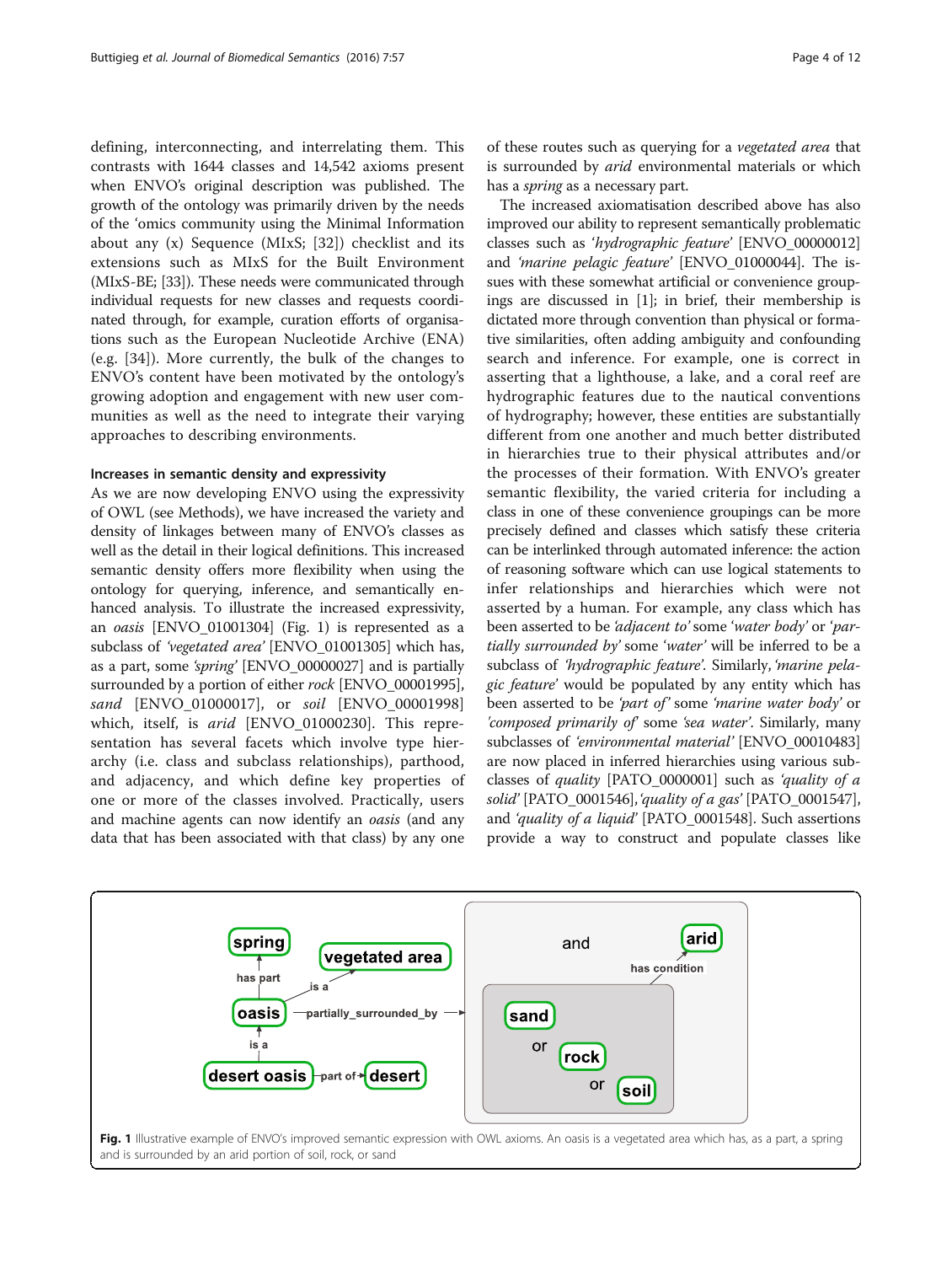"solid" or "liquid" through inference, avoiding asserted multiple inheritance while simultaneously preserving clear representations based on multiple criteria.

As illustrated above, the flexibility that comes with increased axiomatisation is an important step in supporting multiple, varying classifications of environmental entities in an integrated fashion. We will leverage these capacities to disentangle the semantics of environmental entities across user groups which use different definitions for syntactically similar terms. The hundreds of official and operational definitions of "forest" [[35\]](#page-10-0), which can influence critical decisions in conservation and sustainable land use [[36, 37\]](#page-10-0), will be one of our first targets in this process. We anticipate that ENVO will host multiple classes representing the different entities typically gathered under one label, using synonym lists and crossreferences to relevant definition sources to untangle alternative term usage. This approach will allow a diversity of users, including those with limited exposure to semantic technology, to easily identify which class they wish to employ. Simultaneously, advanced users can take advantage of ENVO's continually developing axiomatisation to perform analyses of such semantic spaces and to mobilise data in novel ways. In addition to axiomatisation of relatively static entities (or continuants [BFO\_0000002]), we aim to further extend this flexibility through the representation of processes, described in the following section.

#### Representing environmental processes

The material parts of environments are constantly changing and the representation of the processes which are involved in such changes naturally falls in ENVO's scope. Consequently, an initial set of some 53 classes representing environmental processes, aligned with the process [BFO\_0000015] class in the Basic Formal Ontology, have been added to ENVO and have been used to interlink material entities throughout the ontology. As an example, a 'volcanic eruption' [ENVO\_01000634] ties together magma [ENVO\_01000648], lava [ENVO:010 00231], tephra [ENVO:01000660], and a set of gaseous materials through relations of input, output, and more general participation (Fig. [2\)](#page-5-0). Inference (described above) can be used to populate processes such as 'carbon-bearing' gas emission process' [ENVO\_01000742] with both natural and anthropogenic processes based on their inputs and outputs. Such constructions can be used to efficiently represent higher-order processes such as *climate change* [ENVO\_01000629]. The relations between these classes are primarily controlled by the Relations Ontology (RO, [[23](#page-10-0)]) and work is underway to update both ENVO and RO to offer more powerful expression.

Further, processes can be used to define entities which arise as a result of their instantiation in a more machineactionable manner. For example, an 'igneous intrusion process' [ENVO\_01000657] may be linked to an 'igneous intrusion' [ENVO\_01000659] through RO's 'formed as a result of" [RO\_0002354] relation. Historically, many of the RO relations connecting processes with independent continuants have primarily been applied to the biological process hierarchy of the Gene Ontology [[38](#page-10-0)], and may require some generalisation for environmental processes. We hope to expose these as ENVO's process hierarchy develops and lead the extension of relational semantics into ecological and environmental domains.

In addition to their immediate utility, classes representing environmental processes allow a key point of interaction with other ontologies and semantic resources. To illustrate, participation in a 'land consumption process' [ENVO\_ 01000743] may encompass material and immaterial anthropogenic and natural entities such as: buildings; legal documents and rights; indigenous populations and lands; and ecosystems. This will be essential to interweave ontologies across broad "super-domains" such as sustainable development (see Environmental Semantics in support of the Sustainable Development Agenda for 2030, below) as well as articulate threats to habitats.

#### Clarifying and representing habitats

Interest in a given environmental system and the processes which change it is often driven by the desire to understand the ecology of the organisms that inhabit it. The relationship between populations of organisms and the one or more environmental systems needed to sustain their existence and growth is the foundation for the semantics of "habitat". ENVO's previous representation of habitats was underdeveloped, and many of its classes confounded the semantics of "environment" and "habitat", primarily due to the loose usage of these terms across disciplines. Thus, as anticipated by Buttigieg et al. [[1](#page-9-0)], ENVO's semantically confounded habitat [ENVO\_00002036] class has been made obsolete and replaced by the equivalently labelled, habitat [ENVO\_01000739]. ENVO's current habitat class represents an environmental system within which an ecological population (i.e. *population* [PCO\_0000001]), can persist and grow. Importantly, a population of a given species (or similar grouping) need not be present in such an environmental system in order for that system to qualify as that species' habitat: the environmental system need only have the disposition to support such a population.

Typically, subclasses of the current habitat will be formulated similarly to '*Equus zebra habitat*', in that they will always reference some species or other grouping of organisms with similar physiological tolerances and environmental preferences. Habitats can be related to their constituent environments using the *overlaps* [RO\_0002131] relation, as any given habitat will share parts with a range of environment types, according to the requirements of the species of interest. Organisms and populations of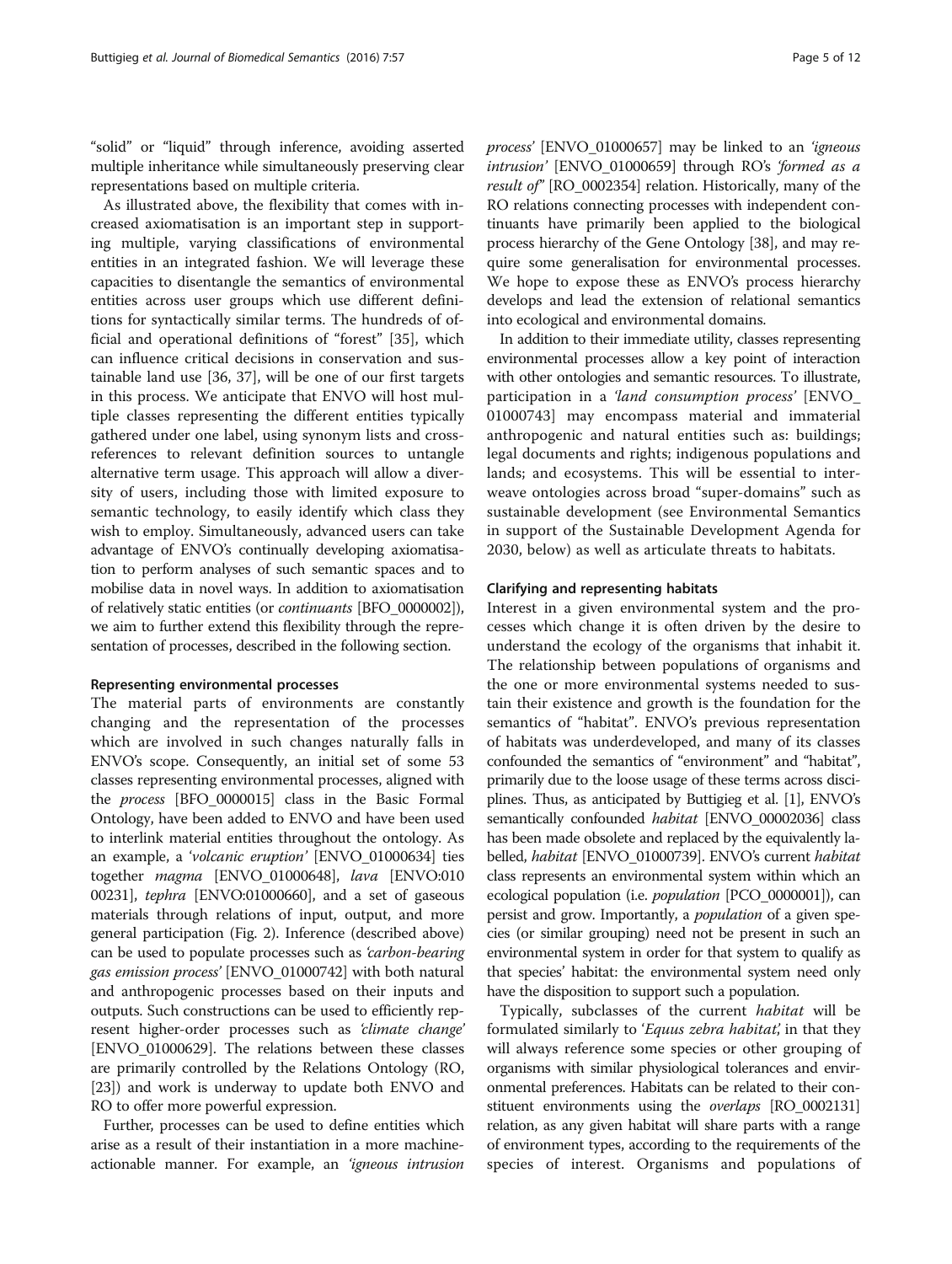<span id="page-5-0"></span>

organisms can be associated with their habitats by the 'has habitat' [RO\_0002303] relation, the definition of which was updated as a result of ENVO's clarified representation of habitat. See Fig. [3](#page-6-0) for illustration of these semantics.

As most collections of organisms grouped at species (and even sub-species) level can be associated with a distinct habitat, the number of classes in this branch is likely to become very large and automated approaches are required to make reasonable progress. Thus, we created an experimental branch of ENVO based on the results of the ENVIRONMENTS-EOL project [\[31](#page-10-0)], which text-mined the habitat descriptions of the Encyclopedia of Life [[39](#page-10-0)] and associated them with ENVO classes. This approach generated results for 227,583 taxa, associating them with 1,605,974 automatically generated annotations ("tags") based on ENVO class labels and synonyms. We reduced this collection to 112,585 taxa by removing taxa which we were unable to link to a National Center for Biotechnology Information (NCBI) taxonomy entry via the EOL API. This filtering was performed to focus on taxa that we could readily map to a widely-used taxonomy which is integrated with genomic data. We acknowledge that other taxonomies and/or phylogenies may be more accurate, both globally and for specific taxa: initiatives such as the Tree of Life Web Project [\[40](#page-10-0)], PhylomeDB [[41](#page-10-0)], and TreeBase [[42](#page-10-0), [43](#page-10-0)] are of great interest in enhancing this dimension of our habitat hierarchy, and we will

work towards integrating additional taxonomic resources in future releases. We then chose to focus our attention on taxa which face threats to their persistence by retaining only those taxa which feature in the International Union for Conservation of Nature (IUCN) Red List [\[44\]](#page-10-0) as extinct in the wild (EW), regionally extinct (RE), critically endangered (CR), or endangered (EN), yielding 5,117 taxa. Due to their experimental nature, the results of this exercise are stored in a separate repository [[45](#page-10-0)] and classes exist in a temporary ID range (prefixed with "ENVO:H"). The complete result set may be retrieved from [\[46\]](#page-10-0).

Our automatic mapping provides a foundation upon which high-quality semantic resources can be created for linking organisms to the environments which sustain their populations. However, this automatic mapping is prone to error and must be refined. Erroneous mappings have been identified due to simple false positives, ambiguous class labels, and text-mining routines which only account for the basic structure of the ontology. False positives can easily arise from the parsing of place names such as "Mountain River" or from other largely unpredictable facets of natural language. An example of the latter two issues was apparent in the overly narrow association of class label 'pelagic zone' [ENVO\_00000208] to marine ecosystems. Large lakes are also said to have pelagic zones, however, workers in both marine and lacustrine domains will generally omit labels with qualifiers such as "*marine* pelagic zone". Within ENVO, we decided to err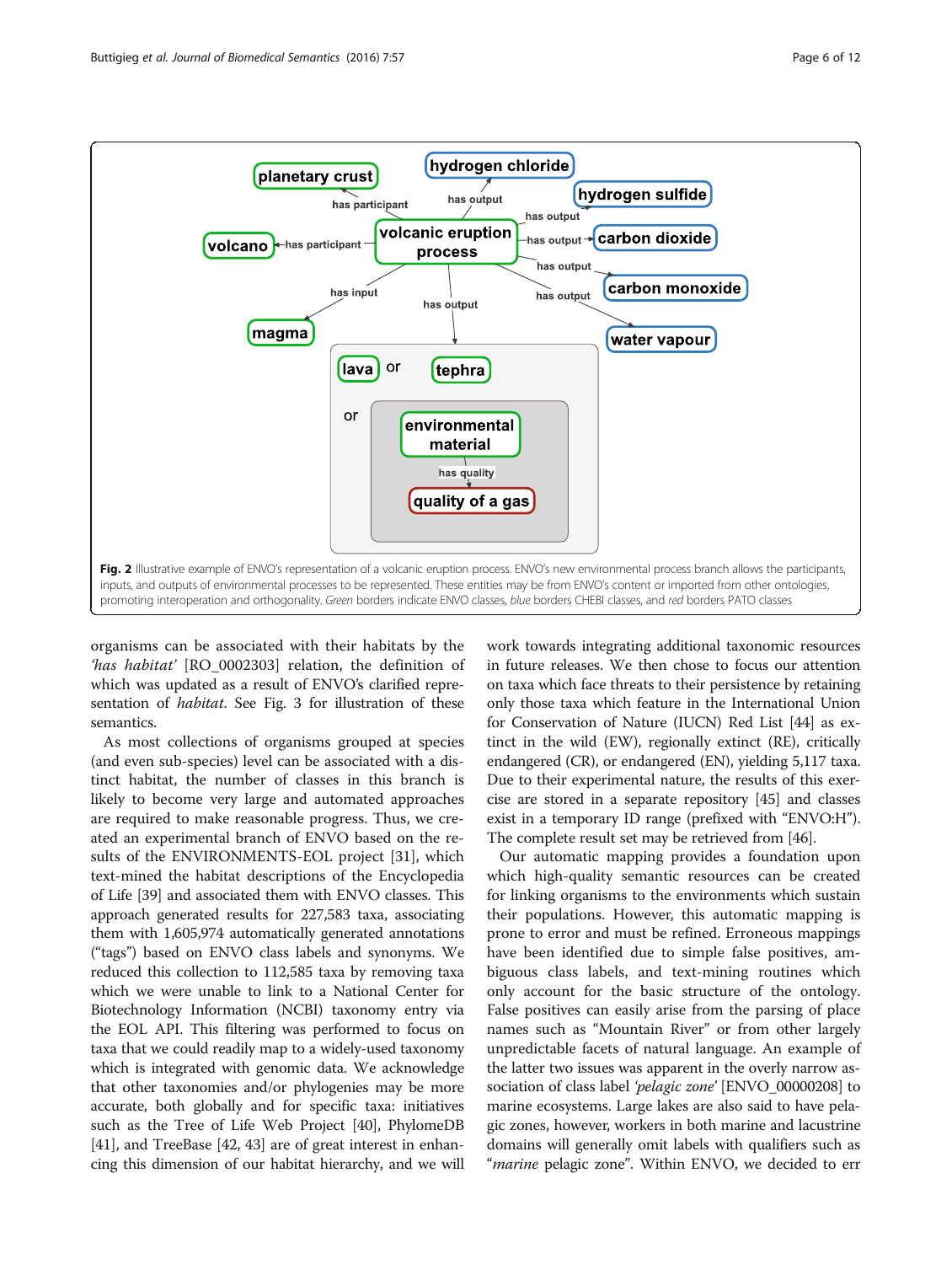<span id="page-6-0"></span>

on the side of caution and employ such modifiers, maintaining "pelagic zone" as a broad synonym associated with each class. Enhanced text-mining techniques, such as natural language processing (NLP), statistical analysis of text-mining results, and additional filtering based on a term's ontological context, could further reduce false positives. We have yet to explore the feasibility of this solution with a rapidly developing ontology like ENVO, but we are encouraged by the promise of semi-automated ontology growth in the environmental domain.

While ENVO's preliminary habitat representation shows promise, we stress that refinement and curation are needed before habitat classes will be added to the release version of the ontology. We will solicit input from experts on particular species and their environmental preferences in order to validate our mapping, report poor representations, and request enhancements via the ENVO issue tracker [[25\]](#page-10-0). Building on these initial results, we aim to enable semantically controlled, large-scale habitat analyses driven by text-mining as described by authors such as Groom [[47\]](#page-10-0). Eventually, we anticipate that coupling habitat semantics with distributional e.g. [\[48](#page-10-0)], trait e.g. [[19](#page-10-0)], or behavioural data will offer further opportunities in predicting multi-scale patterns of biodiversity.

Importantly, it must be acknowledged that there will be some ambiguity in what constitutes an ecological population and, hence, what environments can provide a habitat for its members. Further, definitions of "habitat" also vary (see, e.g. [[49](#page-10-0), [50](#page-10-0)]), increasing the need for structured representation of the semantics behind the entity. These issues are further complicated by the

decoupling of phylogeny from function due to, for example, horizontal gene transfer in microbes as well as procedural issues in stably identifying units of diversity [[51](#page-10-0)–[53](#page-11-0)] along with the role of microdiversity [[54, 55](#page-11-0)]. Definitional variation and ambiguous boundary conditions are not unusual in the representation of environmental entities. ENVO will remain agnostic regarding any definition's 'correctness' and we anticipate that coexisting and semantically overlapping habitat classes will emerge to represent the entities referenced by different communities. Addressing this challenge will be greatly helped by ENVO's increased semantic flexibility, described in the sections above, which will be leveraged to tease apart this space. Through this process of representation, we hope that ENVO will serve as a hub for healthy and structured debate over central ecological entities such as habitats and niches, while simultaneously providing a resource to mobilise data in transparent ways. As a final but important note, we frequently encountered information indicating the typically deleterious impact of human activity on habitats. This, along with the need to provide semantics for defining anthropised environments, has motivated updates in ENVO's representation of human-centric environmental systems and processes, as we describe below.

#### Anthropogenic environments and impacts

Much of ENVO's recent development has been guided by requests for the representation of anthropogenic environments. This is bolstered by the clear need to provide semantics for the interplay of human activity with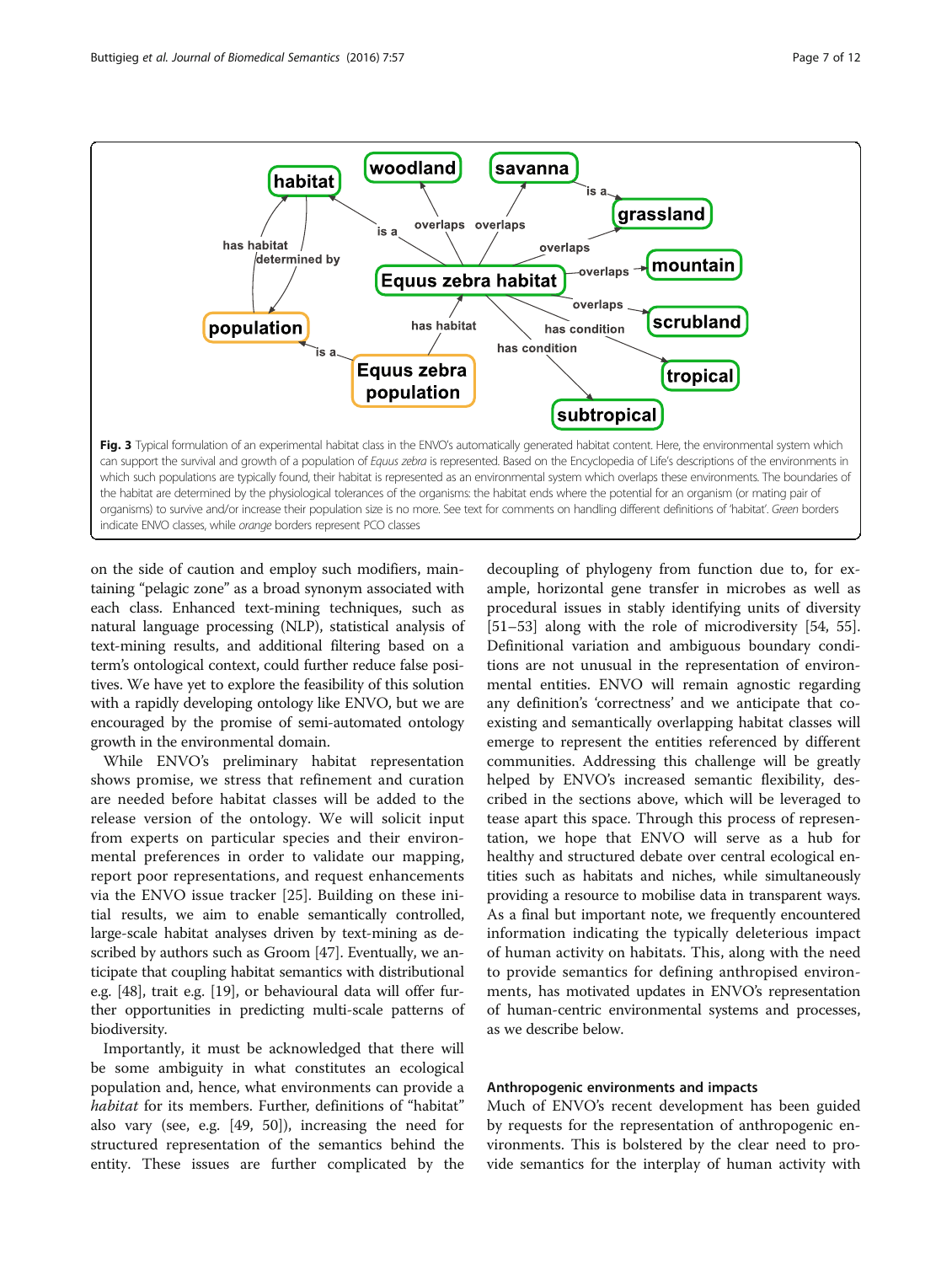natural systems, echoing Ellis and Ramankutty's call for ecologists to increase their focus on anthropised environments which now dominate the Anthropocene Earth [[56\]](#page-11-0). To illustrate, requests linked to the Program for Resistance, Immunology, Surveillance and Modeling of Malaria in Uganda (PRISM), a project in the framework of the International Centers of Excellence for Malaria Research (ICEMRs; see e.g. [[57](#page-11-0)] for context), have motivated the creation of classes representing housing materials, building components, and building types relevant to the assessment of malaria risk [[58\]](#page-11-0). Examples include concrete [ENVO\_01000458], 'sheet-iron building roof' [ENVO\_01000510], and 'ventilated improved pit latrine' [ENVO\_01000530]. With similar motivation, classes of vehicle [ENVO\_01000604] and classes for mesoscopic objects such as lamp [ENVO\_01000566] and lantern [ENVO\_01000565] have also been added.

Additions motivated by PRISM demonstrate how ENVO's content has been shaped by the needs of an environmental health initiative. We plan to link such efforts to the representation of pathogen or vector habitats to draw together knowledge on the build environment and pathogen ecology. Methods such as DISEASES [[59](#page-11-0)] and Bio-Lark [\[60](#page-11-0)] are particularly promising in this regard, leveraging text-mining to discover and link terms from the medical and biological domains. ENVO classes such as slum [ENVO\_01000653] and factory [ENVO\_01000536] can complement these use cases and reinforce the representations of anthropogenic environments. This work will also produce content which addresses the needs of projects investigating the microbiomes of indoor environments [\[61](#page-11-0)–[65\]](#page-11-0). Classes representing building parts such as 'living room' [ENVO\_01000423], patio [ENVO\_01000424], and 'indoor kitchen' [ENVO\_ 01000421] are being used in the annotation of metagenomes [[34](#page-10-0)] and exemplify a convergence of needs which provide a foundation for broad interoperability through environmental semantics.

In parallel to object-type classes, ENVO's material hierarchy is being populated with anthropogenic materials. The ontology has been identified as a means to support the assessment of nanomaterial risk in environmental systems [\[66\]](#page-11-0) and has classes which are immediately useful. For example, classes such as 'carbon nanotube enriched soil' [ENVO\_01000427] combine soil [ENVO\_00001998] and 'carbon nanotube' [CHEBI\_50594] in a pattern which is easily propagated. Materials associated with health concerns, such as 'fine respirable suspended particulate matter' [ENVO\_01000415] (i.e. PM 2.5), have been added and will be integral to ENVO's role in environmental monitoring efforts (see below). Our aim is to provide semantics capable of supporting the clarification and interoperability of information used to assess human impacts on ecosystems e.g. [\[67](#page-11-0)], while promoting collaboration between

environmental and material researchers and refining ENVO's content.

Taken with ENVO's increased coverage of natural environments, these updates have prepared the ontology to address challenges in planetary monitoring across scales. We have begun to realise this potential through engagement with the Sustainable Development Agenda for 2030, summarised below.

## Environmental semantics in support of the Sustainable Development Agenda for 2030

Over the course of 2015 and in collaboration with the United Nations Environment Programme (UNEP), the Sustainable Development Goal Interface Ontology (SDGIO; [[68](#page-11-0)]) has been founded with the aim to provide a semantic resource for the Sustainable Development Goals (SDGs, [[69](#page-11-0)–[71\]](#page-11-0)), their targets, and indicators. Environmental semantics strongly feature in this effort and ENVO – a key component of SDGIO – is being shaped by its demands. ENVO's increased axiomatisation, process semantics, and representation of anthropogenic environments (described above) will be brought to bear to represent the entities associated with terms across multiple SDGlinked official vocabularies such as the General Multilingual Environmental Thesaurus (GEMET; [[72\]](#page-11-0)). To illustrate, we have created processual classes expressing environmental hazards and disasters such as earthquake [ENVO\_01000677], tsunami [ENVO\_01000689], 'volcanic eruption' [ENVO\_01000634], and drought [ENVO\_1000745] as well as continuant classes such as 'atmospheric water vapour' [ENVO\_01000268], linked to roles such as 'greenhouse gas' [CHEBI\_76413], to support the handling of information for Target 13.1 ("Strengthen resilience and adaptive capacity to climaterelated hazards and natural disasters in all countries") of SDG 13 ("Take urgent action to combat climate change and its impacts"). These new categories will be supported by leveraging ENVO's representation of environmental conditions to address the semantics of weather and climate. Further, we have introduced classes representing forest types (relevant to Targets in SDG 15, Targets 6.6), which are being aligned to definitions in the Global Forest Map (GFM) 2000 [\[73\]](#page-11-0). Anthropogenic and anthropised environmental entities as well as axioms tying together continuants and processes, discussed above, will play an especially important role in addressing many of the SDGs. We will continue to add content to support the SDGs in all of ENVO's branches and invite the wider community to participate via our issue tracker [\[25](#page-10-0)].

The enhancements above have set the foundation for interlinking data described with ENVO to global policy targets through SDGIO via constructs such as ecosystem functions and services. We aim to develop this capacity and facilitate the exposure of scientific outputs to the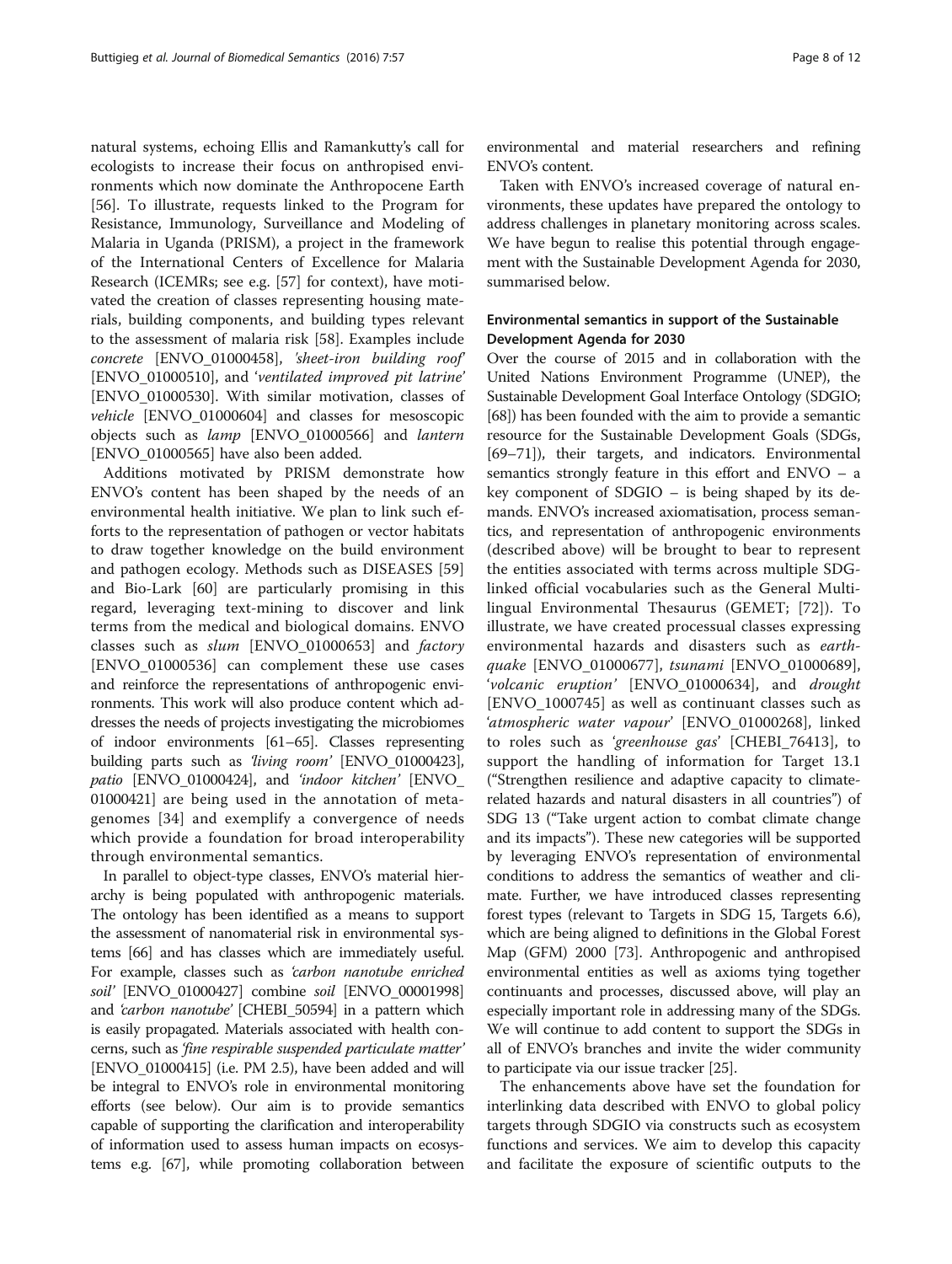policy community as they become increasingly driven by data products. Early work exploring this potential is underway and aims to semantically annotate and expose outputs of the Frontiers in Arctic Marine Monitoring (FRAM; [http://fram-data.awi.de/\)](http://fram-data.awi.de/) programme [[74\]](#page-11-0) with ENVO and SDGIO, linking data about fragile Arctic ecosystems to SDGs 13 and 14 ("Conserve and sustainably use the oceans, seas and marine resources for sustainable development"). We encourage other projects, be they single investigations or observatory-scale endeavours, to contact us should they wish to coordinate similar efforts.

#### Handling an ever-growing scope

"The environment is everything which isn't me" – Albert Einstein.

It is readily apparent that the range of entities represented in ENVO is expanding very rapidly, well beyond its original objectives within the context of the GSC. In many cases, this expansion is due to a lack of similar resources in domains such as architecture, development, or food and agriculture. As environmental systems can feature an immense range of components, it is valid to extend ENVO's content to address these domains. However, it far more desirable that such entities are represented in independent, expert-led ontologies restricted to a disciplinary domain in order to preserve semantic orthogonality and improve accuracy [\[75](#page-11-0)]. This would by no means diminish ENVO's capacities or content: ENVO can readily import classes from such domain ontologies to represent the environments they are components of and preserve its current scope in a more sustainable way. Indeed, this strategy has been successfully applied to ontologies such as the metazoan anatomy ontology, UBERON, which federates with separate ontologies dedicated to non-chordate clades, such as sponges, ctenophores and cephalopods (see [Methods\)](#page-2-0).

Driven by the rationale described above, we have recently begun to use ENVO's content to seed new domain ontologies. For example, we are contributing to the launch of a food ontology (FOODON; [\[76\]](#page-11-0)), to which we have transferred ENVO's 'food product' [ENVO\_00002002] classes including amasake [ENVO\_00003872], 'bambara groundnut product' [ENVO\_0010109], and 'zebra milk' [ENVO\_02000018]. Further, we are co-developing agronomy and agriculture related semantics with the newly launched Agronomy Ontology (AgrO; [\[77](#page-11-0)]), led by members of the CGIAR (<http://www.cgiar.org/>) and Bioversity International [\(http://www.bioversityinternational.org/](http://www.bioversityinternational.org/)). As noted above, we are also in the process of launching an application ontology for polar oceanographic, biogeochemical, and biological observation linked to the FRAM programme by enhancing ENVO's content for polar investigations [[74](#page-11-0)]. ENVO's role in the growth of the SDGIO will very likely produce more targets for this approach, such as urban infrastructure systems and disaster response systems. In summary, ENVO is likely to handle its ever-growing and highly diverse content by serving as an incubator for the ontologies of orphan domains, aligning them with the best practices of the OBO Foundry and promoting their interoperation with existing resources. We welcome adopters of these protoontologies and offer assistance in launching new ontologies to sustainably extend an ever more comprehensive semantic layer.

#### Conclusion and outlook

The growing interest in and use of ENVO has motivated notable expansion and enhancement of the ontology, while simultaneously creating new challenges. The addition of environmental processes and dispositions has extended ENVO's semantic range and supported our efforts to increase its axiomatic density. We have made progress in representing thousands of habitats using methods driven by text-mining and look forward to refining this content to catalyse efforts to synthesise ecological data with clear semantic representation. Furthermore, we have begun to align ENVO with key themes in global conservation and development. Future efforts will concentrate on the representation of entities described by initiatives such as the IUCN Red List of Ecosystems [[78\]](#page-11-0) and relevant to the Sustainable Development Agenda for 2030, demanding a cohesive treatment of environments with varying degrees of human impact. We see these efforts as a contribution towards e-infrastructures able to address the grand challenges of sustainably managing Earth's ecosystems, as articulated by Hardisty et al. [\[79\]](#page-11-0) and in line with rationale of the Bouchout Declaration's aims of creating open standards for integration and sharing of (<http://www.bouchoutdeclaration.org/declaration/>) along with the recently released FAIR principles [\[80\]](#page-11-0).

We anticipate that the path ahead will require greater technical enhancements, contributions from the communities it supports, and a broader team of developers in order to facilitate and expedite its development alongside that of the nascent ontologies nested within ENVO's hierarchies. We have begun to employ tools such as TermGenie [[30\]](#page-10-0) and ROBOT [\[26](#page-10-0)] to address these needs. Further semantic diversity, leveraging Basic Formal Ontology 2.0 (BFO) classes such as history [BFO\_0000182], will be explored to formulate classes representing ecological succession and paleoenvironmental entities. Additionally, we plan greater interaction with initiatives such as GloBI [[20\]](#page-10-0) to improve the representation of organismal interactions in environmental systems and to make ENVO's semantics more relevant to archetypal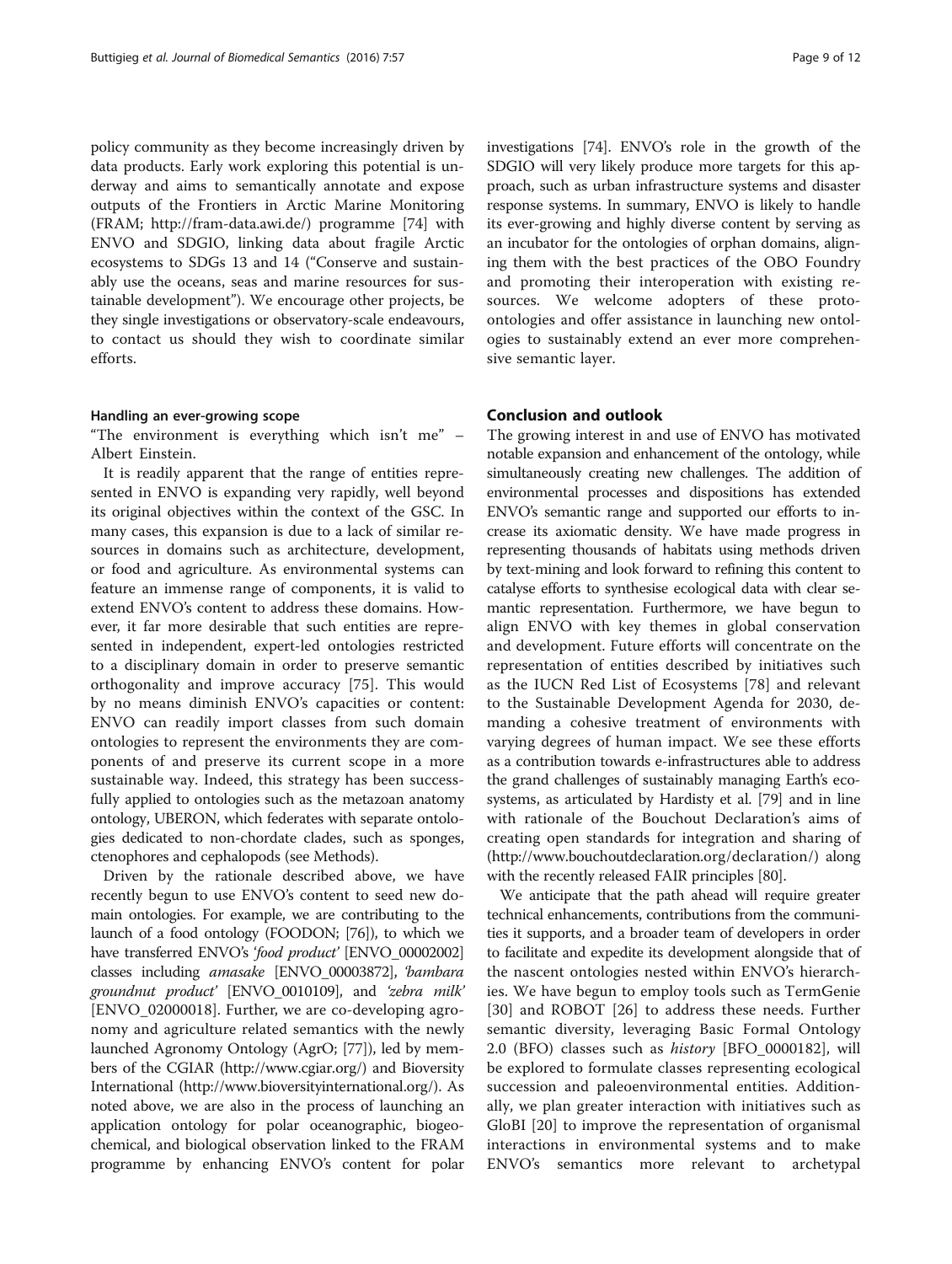<span id="page-9-0"></span>ecological data sets. Furthermore, we hope to expand our collaboration with synthesis centres and data integrators and are exploring new possibilities with, for example, the Integrated Digitized Biocollections (iDigBio) National Resource for Advancing Digitization of Biodiversity Collections (ADBC) [\[81](#page-11-0)].

As always, we extend an invitation to communities of ontologists, informaticians, domain experts, and other current or new users of the semantic layer to interact with and shape ENVO to their needs. We especially welcome groups wishing to adopt the nascent domain ontologies forming within ENVO and users who are able to test whether ENVO's logical structure can enhance their data analyses. We look forward to broadening and deepening the semantic layer for the environmental sciences.

### Downloads

ENVO's latest release version is available for download [[82\]](#page-11-0). A file including only ENVO classes (envo-basic.obo) is available as well as files with additional classes from ontologies used to construct logical definitions in ENVO (envo.obo and envo.owl). The ontology is available both in OBO and OWL format; however, the OWL format features greater expressivity and is a W3C recommendation for semantic representation of objects on the Web ([www.w3.org/2004/OWL/](http://www.w3.org/2004/OWL/)). The OBO Library page for ENVO [\(http://obofoundry.org/ontology/envo.html\)](http://obofoundry.org/ontology/envo.html) also contains an index of available downloads plus links to various browsers offering ENVO. As before, this ontology is free and open to all users and is distributed under a CC-BY license.

#### Acknowledgements

Foremost, we would like to acknowledge the community of contributors who have driven forward ENVO's development. In particular, we thank the National Center for Ecological Analysis and Synthesis (NCEAS/UCSB) and the NSF SONet Award #0753144 along with the Phenotype Ontology Research Coordination Network (NSF Award #0956049) for hosting several meetings key to ENVO's advancement; and John Wieczorek and Robert Guralnick for their input. Additionally, we thank Visotheary Ung for discussions and initial work on representing biogeographic areas and Jie Zheng for requests and comments on PRISM-related classes. We are grateful to UNEP for funding several meetings to link ENVO with the SDGs and, in particular, Jacqueline McGlade, Ludgarde Coppens, and Priyanka DeSouza for their contributions. We are also grateful to the CGIAR and Bioversity International, in particular Medha Devare, Elizabeth Arnaud, Marie-Angelique Laporte, and Céline Audebert for work and meetings associated with the Agronomy Ontology. We also thank Alison Specht and Eric Garnier and CESAB for coordinating efforts to link ecological semantics and biodiversity thesauri. We thank two anonymous reviewers for their input and insight. PLB's work on this project was partially supported through the MicroB3 project, funded by the European Union's Seventh Framework Programme (Joint Call OCEAN.2011-2: marine microbial diversity – new insights into marine ecosystems functioning and its biotechnological potential) under the grant agreement no 287589 and the European Research Council Advanced Investigator grant ABYSS 294757 to Antje Boetius. SL and CJM are supported by the Director, Office of Science, Office of Basic Energy Sciences, of the US Department of Energy (DE-AC02- 05CH11231). RLW was supported by grant #GBMF4491 from the Gordon and Betty Moore Foundation and by CyVerse (formerly the iPlant Collaborative) under Award Numbers DBI-0735191 and DBI-1265383. EP was supported by the LifeWatchGreece Research Infrastructure [384676-94/GSRT/NSRF(C&E)]. Part of this work was conducted using the Protégé resource, which is supported by grant GM10331601 from the National Institute of General Medical Sciences of the United States National Institutes of Health. This work was also conducted using tools and infrastructure developed as part of the Gene Ontology Consortium (U41-HG002223) and the Monarch Initiative (R24-OD011883).

#### Authors' contributions

All authors read and reviewed the manuscript. PLB led this development stage of ENVO, wrote the manuscript, and contributed to the development of SDGIO and the nascent Food Ontology and Agronomy Ontology. EP provided input on the ENVIRONMENTS-EOL data set, the retrieval of the related NCBI Taxonomy entries and the IUCN-text derived annotations. RLW contributed to the development of the environmental process branch and the SDGIO. SL provided opportunities and resources, through the Phenotype RCN, that enabled this work: Supporting and facilitating faceto-face meetings and collaborations to develop use cases for the semantics of habitat and environmental processes. CJM provided high level design on the processes branch and worked with EP on the creation of the habitat ontology; along with PLB he oversees the releases of ENVO. All authors read and approved the final manuscript.

#### Competing interests

The authors declare that they have no competing interests.

#### Author details

<sup>1</sup> Alfred Wegener Institut, Helmholtz Zentrum für Polar- und Meeresforschung, Am Handelshafen 12, 27570 Bremerhaven, Germany. <sup>2</sup>Institute of Marine Biology Biotechnology and Aquaculture, Hellenic Centre for Marine Research, P.O Box 2214, Heraklion 71003, Crete, Greece. <sup>3</sup> Environmental Genomics and Systems Biology Division, Lawrence Berkeley National Laboratory, Berkeley, CA 94720, USA. <sup>4</sup>National Center for Ecological Analysis and Synthesis, Univ. of Calif. Santa Barbara, Santa Barbara, CA 93101, USA. <sup>5</sup>CyVerse, Thomas J. Keating Bioresearch Building, 1657 East Helen St, Tucson, AZ 85721, USA.

#### Received: 6 February 2016 Accepted: 3 September 2016 Published online: 23 September 2016

#### References

- 1. Buttigieg PL, Morrison N, Smith B, Mungall CJ, Lewis SE. The environment ontology: contextualising biological and biomedical entities. J Biomed Semant. 2013;4:43.
- 2. Field D, Amaral-Zettler L, Cochrane G, Cole JR, Dawyndt P, Garrity GM, Gilbert J, Glöckner FO, Hirschman L, Karsch-Mizrachi I, Klenk H-P, Knight R, Kottmann R, Kyrpides N, Meyer F, San Gil I, Sansone S-A, Schriml LM, Sterk P, Tatusova T, Ussery DW, White O, Wooley J. The Genomic Standards Consortium. PLoS Biol. 2011;9:e1001088.
- 3. Pesant S, Not F, Picheral M, Kandels-Lewis S, Le Bescot N, Gorsky G, Iudicone D, Karsenti E, Speich S, Troublé R, Dimier C, Searson S. Open science resources for the discovery and analysis of Tara Oceans data. Sci Data. 2015;2(Lmd):150023.
- 4. Savio D, Sinclair L, Ijaz UZ, Parajka J, Reischer GH, Stadler P, Blaschke AP, Blöschl G, Mach RL, Kirschner AKT, Farnleitner AH, Eiler A. Bacterial diversity along a 2600 km river continuum. Environ Microbiol. 2015;17(12):4994–5007.
- 5. Kopf A, Bicak M, Kottmann R, Schnetzer J, Kostadinov I, Lehmann K, Fernandez-Guerra A, Jeanthon C, Rahav E, Ullrich M, Wichels A, Gerdts G, Polymenakou P, Kotoulas G, Siam R, Abdallah RZ, Sonnenschein EC, Cariou T, O'Gara F, Jackson S, Orlic S, Steinke M, Busch J, Duarte B, Caçador I, Canning-Clode J, Bobrova O, Marteinsson V, Reynisson E, Loureiro CM, et al. The ocean sampling day consortium. Gigascience. 2015;4:27.
- Leung MHY, Wilkins D, Li EKT, Kong FKF, Lee PKH. Indoor-air microbiome in an urban subway network: diversity and dynamics. Appl Env Microbiol. 2014;80:6760–70.
- 7. Hartmann M, Niklaus PA, Zimmermann S, Schmutz S, Kremer J, Abarenkov K, Lüscher P, Widmer F, Frey B. Resistance and resilience of the forest soil microbiome to logging-associated compaction. ISME J. 2014;8:226–44.
- 8. Meyer F, Paarmann D, D'souza M, Olson R, Glass EM, Kubal M, Paczian T, Rodriguez A, Stevens R, Wilke A. The metagenomics RAST server - a public resource for the automatic phylogenetic and functional analysis of metagenomes. BMC Bioinformatics. 2008;19:386.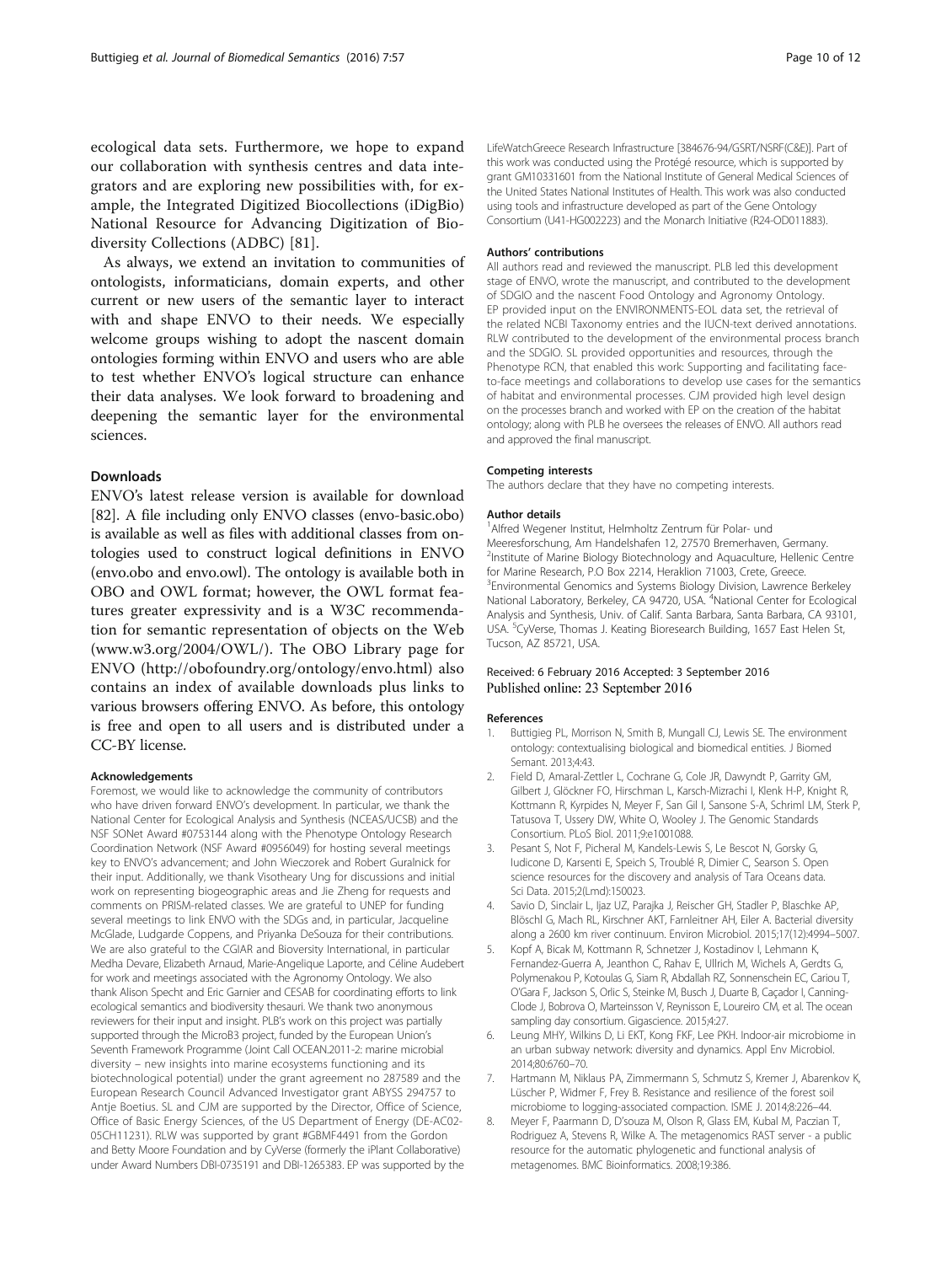- <span id="page-10-0"></span>9. iMicrobe metagenomic record annotations with ENVO [\[https://github.com/](https://github.com/hurwitzlab/imicrobe-lib/blob/master/docs/mapping_files/CameraMetadata_ENVO_working_copy.csv) [hurwitzlab/imicrobe-lib/blob/master/docs/mapping\\_files/CameraMetadata\\_](https://github.com/hurwitzlab/imicrobe-lib/blob/master/docs/mapping_files/CameraMetadata_ENVO_working_copy.csv) [ENVO\\_working\\_copy.csv\]](https://github.com/hurwitzlab/imicrobe-lib/blob/master/docs/mapping_files/CameraMetadata_ENVO_working_copy.csv). Accessed 14 Sept 2016.
- 10. Smith B, Ashburner M, Rosse C, Bard J, Bug W, Ceusters W, Goldberg LJ, Eilbeck K, Ireland A, Mungall CJ, Leontis N, Rocca-Serra P, Ruttenberg A, Sansone S-A, Scheuermann RH, Shah N, Whetzel PL, Lewis S. The OBO Foundry: coordinated evolution of ontologies to support biomedical data integration. Nat Biotechnol. 2007;25:1251–5.
- 11. Deck J, Barker K, Beaman R, Buttigieg PL, Dröge G, Miller C, Tuama ÉÓ, Murrell Z, Parr C, Robbins B. Clarifying Concepts and Terms in Biodiversity Informatics. Stand Genomic Sci. 2013;8:352–9.
- 12. Walls RL, Guralnick R, Deck J, Buntzman A, Buttigieg PL, Davies N, Denslow MW, Gallery RE, Parnell JJ, Osumi-sutherland D, Robbins RJ. Meeting report : advancing practical applications of biodiversity ontologies. Stand Genomic Sci. 2014;9:1–10.
- 13. Thessen AE, Bunker DE, Buttigieg PL, Cooper LD, Dahdul WM, Domisch S, Franz NM, Jaiswal P, Lawrence-dill CJ, Midford PE, Mungall CJ, Ram J, Zhang G, Deans AR, Huala E, Lewis SE. Emerging semantics to link phenotype and environment. Peer J. 2015;3:e1470.
- 14. Walls RL, Deck J, Guralnick R, Baskauf S, Beaman R, Blum S, Bowers S, Buttigieg PL, Davies N, Endresen D, Gandolfo MA, Hanner R, Janning A, Krishtalka L, Matsunaga A, Midford P, Morrison N, Tuama ÉÓ, Schildhauer M, Smith B, Stucky BJ, Thomer A, Wieczorek J, Whitacre J, Wooley J. Semantics in Support of Biodiversity Knowledge Discovery: An Introduction to the Biological Collections Ontology and Related Ontologies. PLoS ONE. 2014;9:e89606.
- 15. Rocca-Serra P, Brandizi M, Maguire E, Sklyar N, Taylor C, Begley K, Field D, Harris S, Hide W, Hofmann O, Neumann S, Sterk P, Tong W, Sansone S-A. ISA software suite: supporting standards-compliant experimental annotation and enabling curation at the community level. Bioinformatics. 2010;26: 2354–6.
- 16. Wieczorek J, Bloom D, Guralnick R, Blum S, Döring M, Giovanni R, Robertson T, Vieglais D. Darwin Core: an evolving community-developed biodiversity data standard. PLoS ONE. 2012;7:e29715.
- 17. Wieczorek J, Bánki O, Blum S, Deck J, Döring M, Dröge G, Endresen D, Goldstein P, Leary P, Krishtalka L, Tuama ÉÓ, Robbins RJ, Robertson T, Yilmaz P. Meeting Report: GBIF hackathon-workshop on Darwin Core and sample data (22-24 May 2013). Stand Genomic Sci. 2014;9:585–98.
- 18. Henschel A, Anwar MZ, Manohar V. Comprehensive Meta-analysis of Ontology Annotated 16S rRNA Profiles Identifies Beta Diversity Clusters of Environmental Bacterial Communities. PLoS Comput Biol. 2015;11:e1004468.
- 19. Parr CS, Wilson N, Schulz K, Leary P, Hammock J, Rice J, Corrigan Jr. RJ. TraitBank: Practical semantics for organism attribute data. Semant Web – Interoperability, Usability, Appl 2014, 650-1860.
- 20. Poelen JH, Simons JD, Mungall CJ. Global biotic interactions: An open infrastructure to share and analyze species-interaction datasets. Ecol Inf. 2014;24:148–59.
- 21. Xiang Z, Mungall CJ, Ruttenberg A, He Y. Ontobee: A Linked Data Server and Browser for Ontology Terms. In Proceedings of the 2nd International Conference on Biomedical Ontologies (ICBO). Volume 1. Buffalo: CEUR Workshop Proceedings (CEUR-WS.org); 2011. p. 279–281. [http://ceur-ws.org/](http://ceur-ws.org/Vol-833/) [Vol-833/](http://ceur-ws.org/Vol-833/).
- 22. Day-Richter J, Harris MA, Haendel M, Lewis S. OBO-Edit–an ontology editor for biologists. Bioinformatics. 2007;23:2198–200.
- The Relations Ontology Code repository [\[https://github.com/oborel/obo](https://github.com/oborel/obo-relations)[relations](https://github.com/oborel/obo-relations)]. Accessed 14 Sept 2016.
- 24. Basic Formal Ontology 2.0: Draft Specification and User's Guide [\[https://](https://github.com/BFO-ontology/BFO/raw/master/docs/bfo2-reference/BFO2-Reference.pdf) [github.com/BFO-ontology/BFO/raw/master/docs/bfo2-reference/BFO2-](https://github.com/BFO-ontology/BFO/raw/master/docs/bfo2-reference/BFO2-Reference.pdf) [Reference.pdf](https://github.com/BFO-ontology/BFO/raw/master/docs/bfo2-reference/BFO2-Reference.pdf)]. Accessed 14 Sept 2016.
- 25. The Environment Ontology Issue Tracker [[https://github.com/](https://github.com/EnvironmentOntology/envo/issues) [EnvironmentOntology/envo/issues](https://github.com/EnvironmentOntology/envo/issues)]. Accessed 14 Sept 2016.
- 26. Overton JA, Dietze H, Essaid S, Osumi-sutherland D, Mungall CJ. ROBOT : A command-line tool for ontology development. In Proceedings of the International Conference on Biomedical Ontology (ICBO). Lisbon: CEUR Workshop Proceedings (CEUR-WS.org); 2015. p. 131–132. [http://ceur-ws.org/](http://ceur-ws.org/Vol-1515/) Vol-1515/
- 27. Courtot M, Gibson F, Lister AL, Malone J, Schober D, Brinkman RR, Ruttenberg A. MIREOT: the Minimum Information to Reference an External Ontology Term Institute of Medical Biometry and Medical Informatics (IMBI), University Medical. Appl Ontol. 2011;6:23–33.
- 28. Mungall CJ, Torniai C, Gkoutos GV, Lewis SE, Haendel MA. Uberon, an integrative multi-species anatomy ontology. Genome Biol. 2012;13:R5.
- 29. Degtyarenko K, de Matos P, Ennis M, Hastings J, Zbinden M, McNaught A, Alcántara R, Darsow M, Guedj M, Ashburner M. ChEBI: a database and ontology for chemical entities of biological interest. Nucleic Acids Res. 2008; 36(Database issue):D344–50.
- 30. Dietze H, Berardini TZ, Foulger RE, Hill DP, Lomax J, Osumi-Sutherland D, Roncaglia P, Mungall CJ. TermGenie - a web-application for pattern-based ontology class generation. J Biomed Semant. 2014;5:48.
- 31. Pafilis E, Frankild SP, Schnetzer J, Fanini L, Faulwetter S, Pavloudi C, Vasileiadou K, Leary P, Hammock J, Schulz K, Parr CS, Arvanitidis C, Jensen LJ. ENVIRONMENTS and EOL: identification of Environment Ontology terms in text and the annotation of the Encyclopedia of Life. Bioinformatics. 2015;31:1872–4.
- 32. Yilmaz P, Kottmann R, Field D, Knight R, Cole JR, Amaral-Zettler L, Gilbert JA, Karsch-Mizrachi I, Johnston A, Cochrane G, Vaughan R, Hunter C, Park J, Morrison N, Rocca-Serra P, Sterk P, Arumugam M, Bailey M, Baumgartner L, Birren BW, Blaser MJ, Bonazzi V, Booth T, Bork P, Bushman FD, Buttigieg PL, Chain PSG, Charlson E, Costello EK, Huot-Creasy H, et al. Minimum information about a marker gene sequence (MIMARKS) and minimum information about any (x) sequence (MIxS) specifications. Nat Biotechnol. 2011;29:415–20.
- 33. Glass EM, Dribinsky Y, Yilmaz P, Levin H, Van Pelt R, Wendel D, Wilke A, Eisen JA, Huse S, Shipanova A, Sogin M, Stajich J, Knight R, Meyer F, Schriml LM. MIxS-BE: a MIxS extension defining a minimum information standard for sequence data from the built environment. ISME J. 2014;8:1–3.
- 34. ten Hoopen P, Amid C, Buttigieg PL, Pafilis E, Bravakos P, Cerdeño-Tárraga AM, Gibson R, Kahlke T, Legaki A, Murthy KN, Papastefanou G, Pereira E, Rossello M, Toribio AL, Cochrane G. Value, but high costs in post-deposition data curation. Database 2016:1–10. doi: [10.1093/database/bav126](http://dx.doi.org/10.1093/database/bav126).
- 35. Lund HG. What is a forest? Definitions do make a difference: An example from Turkey. Avrasya Terim Derg. 2014;2:1–8.
- 36. Sasaki N, Putz FE. Critical need for new definitions of "forest" and "forest degradation" in global climate change agreements. Conserv Lett. 2009;2:226–32.
- 37. Sexton JO, Noojipady P, Song X-P, Feng M, Song D-X, Kim D-H, Anand A, Huang C, Channan S, Pimm SL, Townshend JR. Conservation policy and the measurement of forests. Nat Clim Chang. 2015;6(October):1–6.
- 38. Mungall CJ, Bada M, Berardini TZ, Deegan J, Ireland A, Harris MA, Hill DP, Lomax J. Cross-product extensions of the Gene Ontology. J Biomed Semant Inf. 2011;44:80–6.
- 39. Parr CS, Wilson N, Leary P, Schulz KS, Lans K, Walley L, Hammock JA, Goddard A, Rice J, Studer M, Holmes JTG, Corrigan RJ. The encyclopedia of life v2: providing global access to knowledge about life on earth. Biodiv Data J. 2014;29(2):e1079.
- 40. The Tree of Life Web Project [\[http://tolweb.org\]](http://tolweb.org). Accessed 14 Sept 2016.
- 41. Huerta-Cepas J, Capella-Gutierrez S, Pryszcz LP, Marcet-Houben M, Gabaldon T. PhylomeDB v4: zooming into the plurality of evolutionary histories of a genome. Nucleic Acids Res. 2014;42:D897–902.
- 42. Piel WH, Donoghue MJ, Sanderson MJ. TreeBASE: a database of phylogenetic knowledge. In: Shimura J, Wilson KL, Gordon D, editors. To the interoperable "Catalog of Life" with partners Species 2000 Asia Oceanea. Research report no. 171. Tsukuba, Japan: The National Institute for Environmental Studies; 2002. p. 41–7.
- 43. Vos R, Lapp H, Piel W, Tannen V. TreeBASE2: Rise of the Machines. Available from Nature Precedings; 2010.
- 44. IUCN: The IUCN Red List of Threatened Species. Version 2015-4 2015:[http://](http://www.iucnredlist.org) [www.iucnredlist.org](http://www.iucnredlist.org). Accessed 14 Sept 2016.
- 45. The Environment Ontology's experimental habitat branch [[https://github.](https://github.com/EnvironmentOntology/envo-habitats) [com/EnvironmentOntology/envo-habitats](https://github.com/EnvironmentOntology/envo-habitats)]. Accessed 14 Sept 2016.
- 46. Experimental ENVO Habitat Classes Derived from ENVIRONMENTS-EOL [http://dx.doi.org[/10.5281/zenodo.35393\]](http://dx.doi.org/10.5281/zenodo.35393). Accessed 14 Sept 2016.
- 47. Groom QJ. Piecing together the biogeographic history of Chenopodium vulvaria L. using botanical literature and collections. Peer J. 2015;3:e723.
- 48. Elith J, Leathwick JR. Species distribution models: ecological explanation and prediction across space and time. Ann Rev Ecol Evol Syst. 2009;40:677–97.
- 49. Hall LS, Krausman PR, Morrison ML. The habitat concept and a plea for standard terminology. Wildl Soc Bull. 1997;25:173–82.
- 50. Kearney M. Habitat, environment and niche: What are we modelling? Oikos. 2006;115:186–91.
- 51. Schmidt TSB, Matias Rodrigues JF, von Mering C. Limits to robustness and reproducibility in thedemarcation of operational taxonomic units. Env Microbiol. 2014;17:1689–706.
- 52. Schmidt TSB, Matias Rodrigues JF, von Mering C. Ecological consistency of SSU rRNA-based operational taxonomic units at a global scale. PLoS Comput Biol. 2014;10:e1003594.